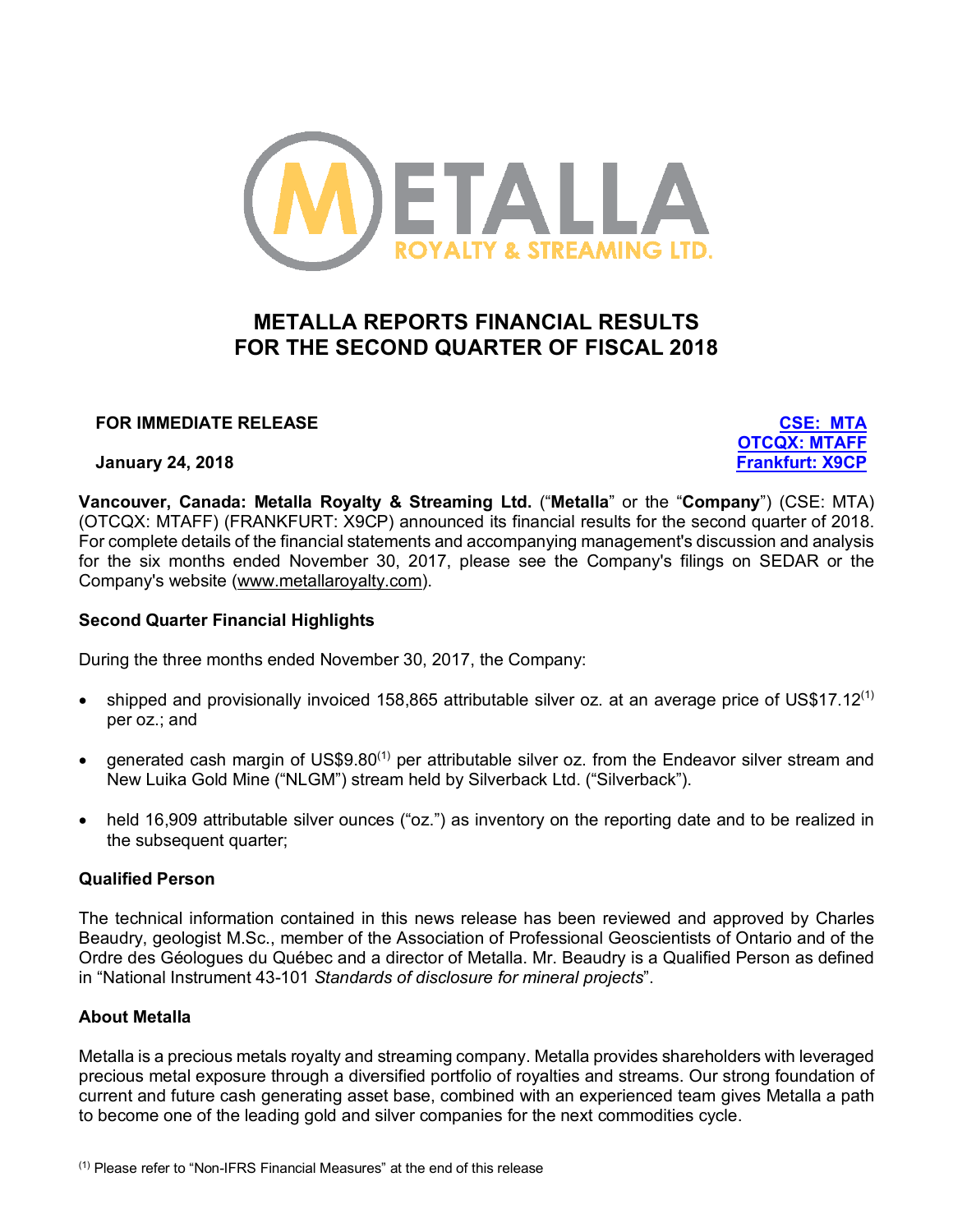#### **Contact Information**

Metalla Royalty & Streaming Ltd. Brett Heath, President & CEO Phone: 604-696-0741 Email: info@metallaroyalty.com Website: www.metallaroyalty.com

*Neither the Canadian Securities Exchange nor its Regulation Services Provider (as that term is defined in the policies of the CSE) accepts responsibility for the adequacy or accuracy of this release.*

*No securities regulatory authority has either approved or disapproved of the contents of this news release. The securities being offered have not been, and will not be, registered under the United States Securities Act of 1933, as amended (the ''U.S. Securities Act''), or any state securities laws, and may not be offered or sold in the United States, or to, or for the account or benefit of, a "U.S. person" (as defined in Regulation S of the U.S. Securities Act) unless pursuant to an exemption therefrom. This press release*  is for information purposes only and does not constitute an offer to sell or a solicitation of an offer to buy any securities of the *Company in any jurisdiction.*

#### *Cautionary Note Regarding Forward-Looking Statements*

*This press release contains "forward-looking information" and "forward-looking statements" within the meaning of applicable Canadian and U.S. securities legislation. The forward-looking statements herein are made as of the date of this press release only and the Company does not assume any obligation to update or revise them to reflect new information, estimates or opinions, future events or results or otherwise, except as required by applicable law.* 

*Often, but not always, forward-looking statements can be identified by the use of words such as "plans", "expects", "is expected", "budgets", "scheduled", "estimates", "forecasts", "predicts", "projects", "intends", "targets", "aims", "anticipates" or "believes" or variations (including negative variations) of such words and phrases or may be identified by statements to the effect that certain actions "may", "could", "should", "would", "might" or "will" be taken, occur or be achieved. Forward-looking information in this press release includes, but is not limited to, statements with respect to future events or future performance of Metalla, disclosure regarding the precious metal purchase agreements and royalty payments to be paid to Metalla by property owners or operators of mining projects pursuant to net smelter returns and other royalty agreements of Metalla, continued ramp-up at the Endeavor Mine, management's expectations regarding Metalla's growth, results of operations, estimated future revenues, carrying value of assets, future dividends, and requirements for additional capital, production estimates, production costs and revenue, future demand for and prices of commodities, expected mining sequences, business prospects and opportunities. Such forward-looking statements reflect management's current beliefs and are based on information currently available to management.*